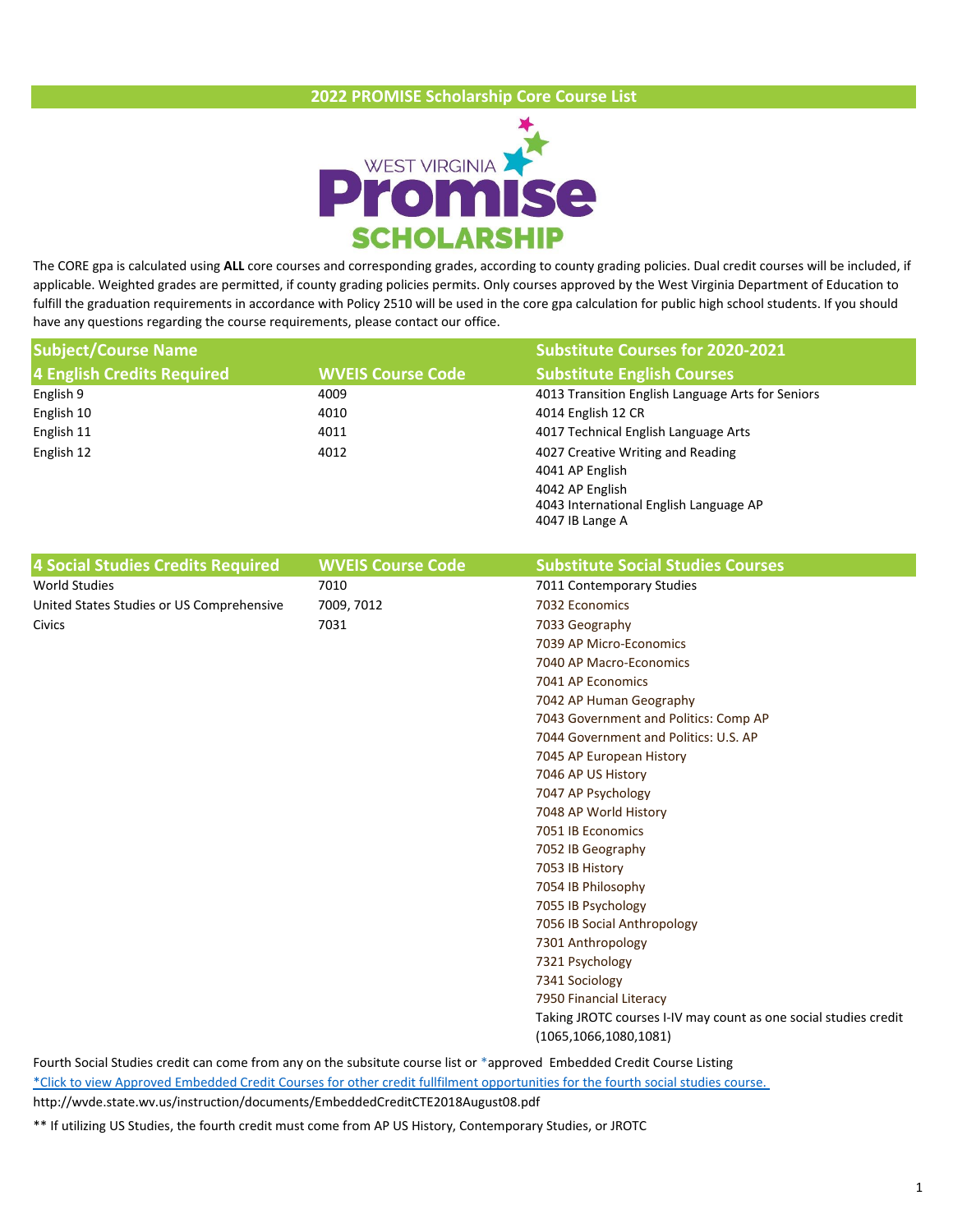| <b>3 Science Credits Required</b> | <b>WVEIS Course Code</b> | <b>Substitute Science Courses</b>               |
|-----------------------------------|--------------------------|-------------------------------------------------|
| Earth and Space Science           | 6201                     | 0164 Animal and Plant Biotechnology             |
| Biology                           | 6021                     | 0166 Principles of Agricultural Science - Plant |
|                                   |                          | 0200 Natural Resource Management                |
|                                   |                          | 0766 Human Body Systems                         |
|                                   |                          | 2463 Principles of Engineering                  |
|                                   |                          | 6011 Physical Science                           |
|                                   |                          | 6021 Biology II                                 |
|                                   |                          | 6031 Chemistry                                  |
|                                   |                          | 6033 Chemistry II                               |
|                                   |                          | 6041 Physics                                    |
|                                   |                          | 6043 Physics II                                 |
|                                   |                          | 6044 Forensics                                  |
|                                   |                          | 6045 Computer Science GIS                       |
|                                   |                          | 6103 Human Anatomy and Physiology               |
|                                   |                          | 6121 AP Biology                                 |
|                                   |                          | 6131 AP IB Biology                              |
|                                   |                          | 6221 AP Environmental Science                   |
|                                   |                          | 6262 Astronomy                                  |
|                                   |                          | 6270 Zoology                                    |
|                                   |                          | 6312 Environmental Science                      |
|                                   |                          | 6321 AP Chemistry                               |
|                                   |                          | 6323 AP Physics ELC MAG                         |
|                                   |                          | 6325 AP Physics Mechanics                       |
|                                   |                          | 6326 AP Physics 1                               |
|                                   |                          | 6327 AP Physics 2                               |
|                                   |                          | 6331 IB Chemistry                               |
|                                   |                          | 6332 IB Physical Science                        |
|                                   |                          | 6333 IB Physics                                 |
|                                   |                          | 7725 Microbiology                               |

Third science credit can come from any on the subsitute course list or \*\*approved Embedded Credit Course Listing http://wvde.state.wv.us/instruction/documents/EmbeddedCreditCTE2018August08.pdf [\\*\\*Click to view Approved Embedded Credit Cours](http://wvde.state.wv.us/instruction/documents/EmbeddedCreditCTE2018August08.pdf)es for other credit fullfilment opportunities for the third science course.

| Advanced Careers Courses (SREB)*Students         | Advanced Careers Courses (SREB)*Students must pass all four  |
|--------------------------------------------------|--------------------------------------------------------------|
| must pass all four courses of the AC Energy and  | courses of the AC Innovations in Science and Technology      |
| Power Concentration to fulfill the third science | Concentration to fulfill the third science course graduation |
| course graduation requirement.                   | requirement.                                                 |
| *2485 AC Energy, Power                           | *1545 AC Innovations in Science and Technology               |
| *2486 AC Energy, Power                           | *1546 AC Innovations in Science and Technology               |
| *2487 AC Energy, Power                           | *1547 AC Innovations in Science and Technology               |
| *2488 AC Energy, Power                           | *1548 AC Innovations in Science and Technology               |

\*\* Please refer to the attached document for other credit fullfilment opportunities for the third science course.

| 4 Math Credits Required                                       | <b>WVEIS Course Code</b> | <b>Substitute Math Courses</b>      |
|---------------------------------------------------------------|--------------------------|-------------------------------------|
| Math I/Algebra I                                              | 3011, 3012, 3061, 3066   | 3013 Math I Lab***                  |
| Math II/Geometry                                              | 3014, 3062               | 3025 Advanced Mathematical Modeling |
| Math III/Math III TR*/Algebra II                              | 3015, 3016, 3017, 3063   | 3026 STEM Readiness Mathematics     |
| Math IV/MathIV TR*/Trigonometry/Pre-calculus 3018, 3019, 3064 |                          | 3027 Financial Algebra              |
|                                                               |                          | 3028 Applied Statistics             |
|                                                               |                          | 3029 Statistics (1/2 Credit)        |
|                                                               |                          | 3030 AP Computer Science A          |
|                                                               |                          | 3031 AB AP Calculus                 |
|                                                               |                          | 3032 BC AP Calculus                 |